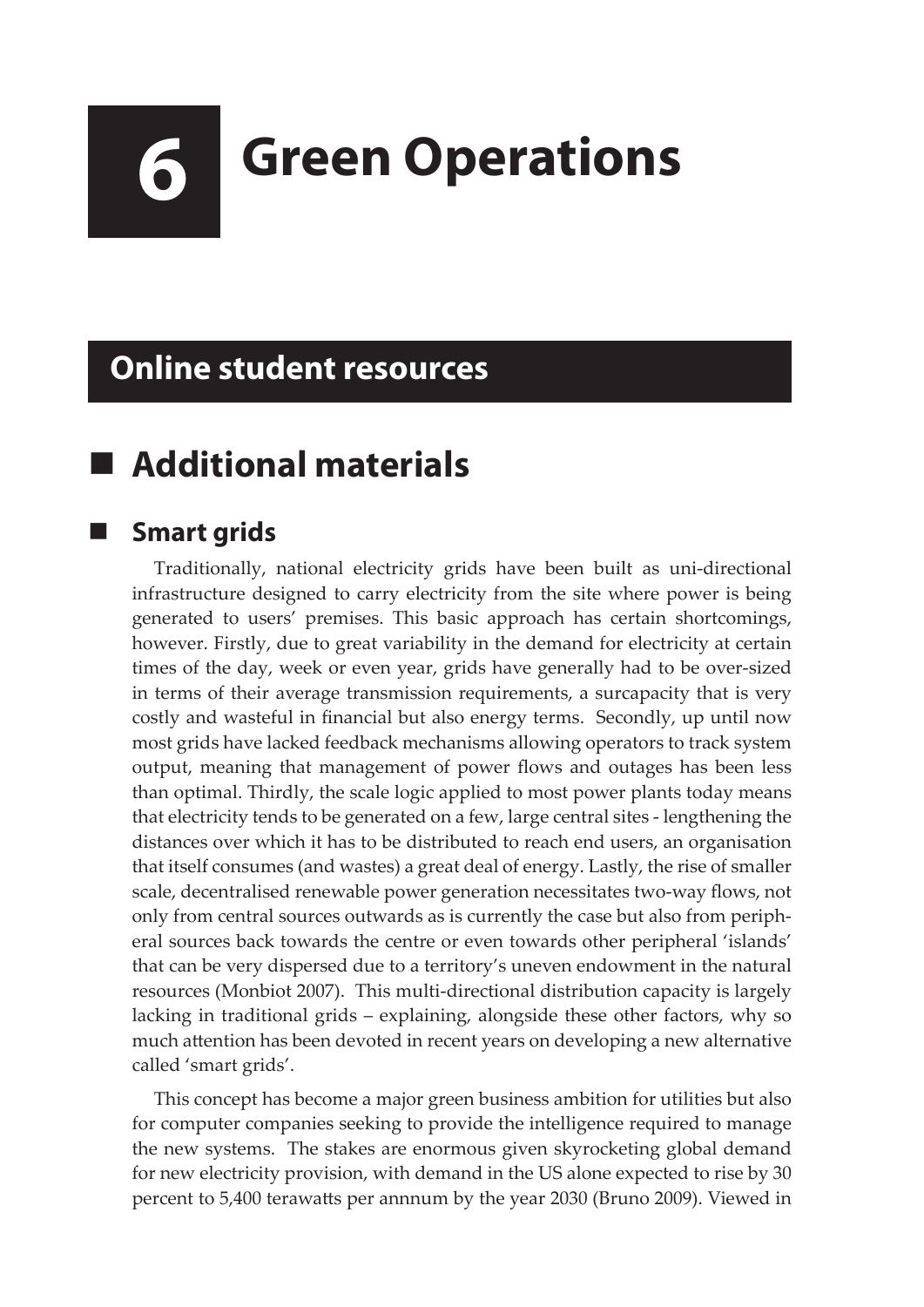this light, it is not as much a question of whether utilities can afford to adopt a more efficient grid technology but rather whether they can afford not to. It is doubtful that the sector will be able to satisfy the expected increase in global demand in the absence of technological transformation. Without the change, users face a bleak future of recurring outages and rationing. Certainly, this is the judgement of more and more governments worldwide, with for instance as much as 13 percent of the stimulus package that the Obama Administration put together in the wake of the 2008 credit crunch being allocated to building smart grids. Whether this suffices is another question altogether. It has been estimated that upwards of \$800 billion in total will be required to modernise the North American grid alone. This can only be achieved if a whole array of stakeholders – "**geeks, politicians, regulators, entrepreneurs' and consumers" (**Budiardjo 2010) become fully involved in the process.

Such collaboration is particularly apt given the key role played in smart grids by interactive communications between the system as a whole and dispersed local "utensils" such as smart meters that can be used to quantify and ultimately modify end user behaviour (Steffen 2009). The basic precept in the new approach is that users' electricity-consuming appliances will be able to exchange information with smart meters that can in turn communicate with one another and/or with the grid's central power sources. The goal is to implement something approximating the just-in-time logic characterising certain modern industrial systems, where better knowledge of inputs' real consumption patterns - in timing and volume terms – enables enormous savings by alleviating the need for buffer stocks and/or productive surcapacities. There is also the expected impact of micro-generation, in the sense of the grid being able to upload surplus power either created locally by renewables technologies (solar panels, wind turbines) or currently lying dormant while awaiting future use (energy stored in electric vehicles, appliances, etc). A two-way smart grid would be able to access these dispersed energy pools and extract greater value from them than if they remained in storage under suboptimal conditions for long periods of time. This flexible approach can be equated with the current practice of 'peak shaving', which is when utilities install small supplementary capacities that are fired up to satisfy peak demand, thereby alleviating the need for costly surcapacities. In general, anything that evens out the variability in system usage is highly beneficial, explaining an array of suggestions for incentives to modify consumer behaviour through adapted charging systems, much like telephone companies charge more for calls made during the day than at night. This will only work if consumers become more aware of their real usage patterns, yet another justification for the mass rollout of intelligence devices (i.e. Google's Power Meter software).

The question then becomes how to shift from the current system to the new configuration. The key at this level is identifying superior smart grid technology, standardising this and educating consumers as to its advantages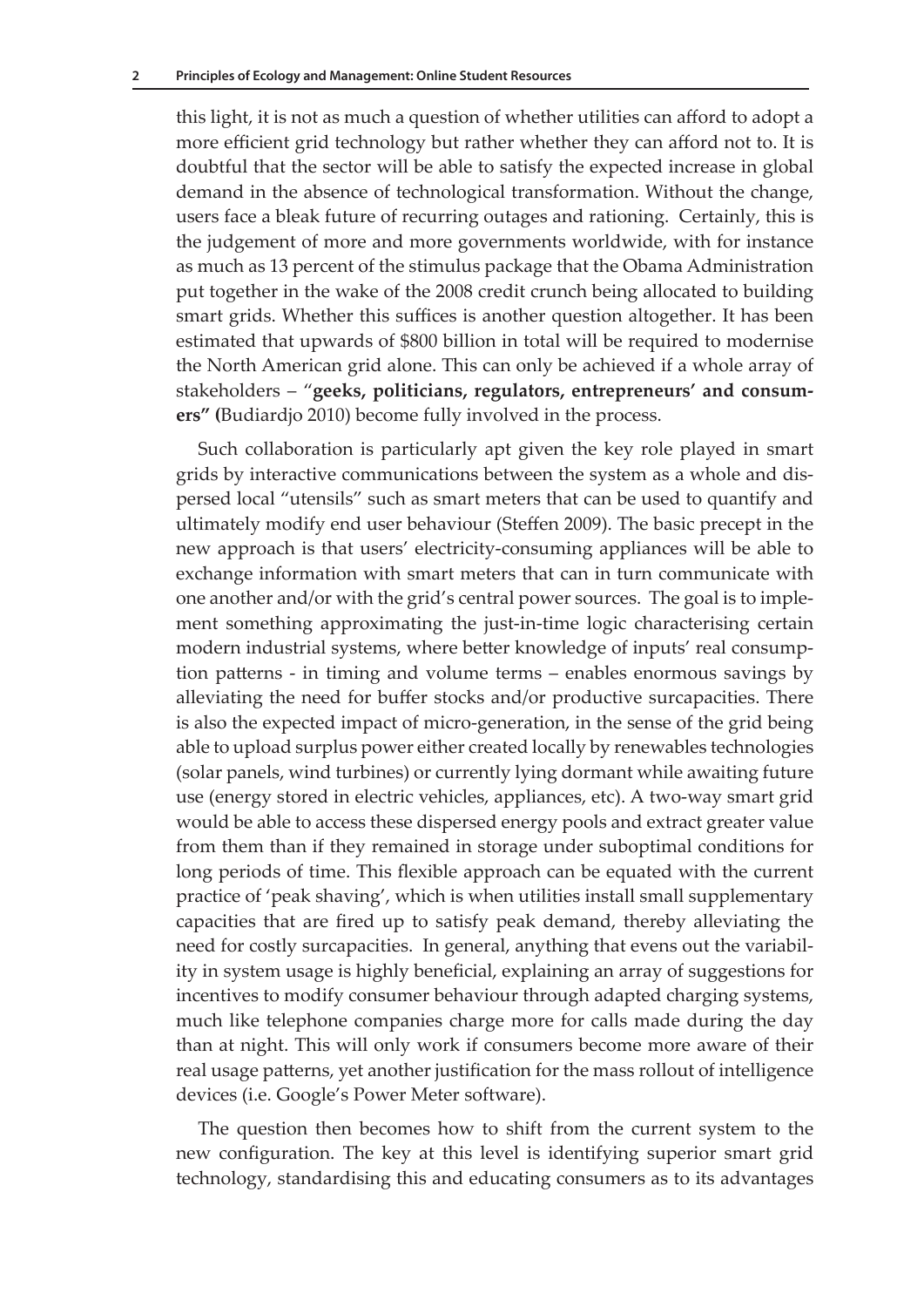(Gilligan 2010). Some of the bigger names in this field are working specifically on enabling this transition, one example being the American giant GE, whose Ecomagination division (see Chapter 7) is turning out a host of products serving this purpose, ranging from the gridSMART demonstration project that it has developed in conjunction with AEP to the GE WattStation that reduces electric vehicle charging times, bringing closer the day when automobiles will become fully-fledged participants in national grids (Guevarra 2010). Along these lines, traffic control - in the form of traffic light coordination reflecting commuting patterns - was one of the first areas where smart grids were being experimented with by companies everywhere, led by household names such as IBM and Siemens (c.f. http://www.smartgridtour.com/). What is interesting is the high level of cooperation in this areas between companies that would normally be fierce rivals. All of the aforementioned names participate in Institute of Electrical and Electronics Engineers (IEEE) standards efforts to ensure interoperability and a better integration of sensors, real-time databases and self-healing functions. The technology is too new, too global and too important to turn its back on the possibilities provided by cross-industry collaboration (Budiardjo 2010). The vision of a grid where all electricity-consuming and producing devices worldwide connect with one another is so exhilarating and daunting that companies feel obliged to develop it in partnership.

- Bruno, L. (21 May 2009), Let there be smart power, available at www.guardian. co.uk, accessed at 31 October 2010
- Budiardjo, A. (26 July 2010), 10 Things I've Learned About the Smart Grid, available at www.greenbiz.com/, accessed 22 October 2010
- Gilligan, B. (8 September 2010), How to Drive the Smart Grid Forward: Connect with Consumers, available at www.greenbiz.com/, accessed 22 October 2010
- Guevarra, L. (14 July 2010), GE's Charge Toward the Smart Grid, available at www. greenbiz.com/, accessed 22 October 2010

Monbiot, G. (2007), *Heat: How We Can Stop The Planet Burning*, Penguin Books

Steffen, A., editor (2009), *World Changing: A User's Guide to the 21st Century*, New York: Abrams

#### **Recyclate markets**

Above and beyond the pollution and resource depletion arguments considered throughout this book, there is the issue of how reusable different kinds of waste are in and of themselves. This question is not unrelated to the various factors affecting the choice of a primary material to be used during a particular transformation process – starting with the substance's strength and durability (Richards and Frosch 1997) – although the analytical focus does shift when recyclates are under scrutiny, given the way in which certain materials' chemical and structural properties deteriorate when they are reprocessed at the end of their initial life. Hence the need to distinguish in recyclate markets between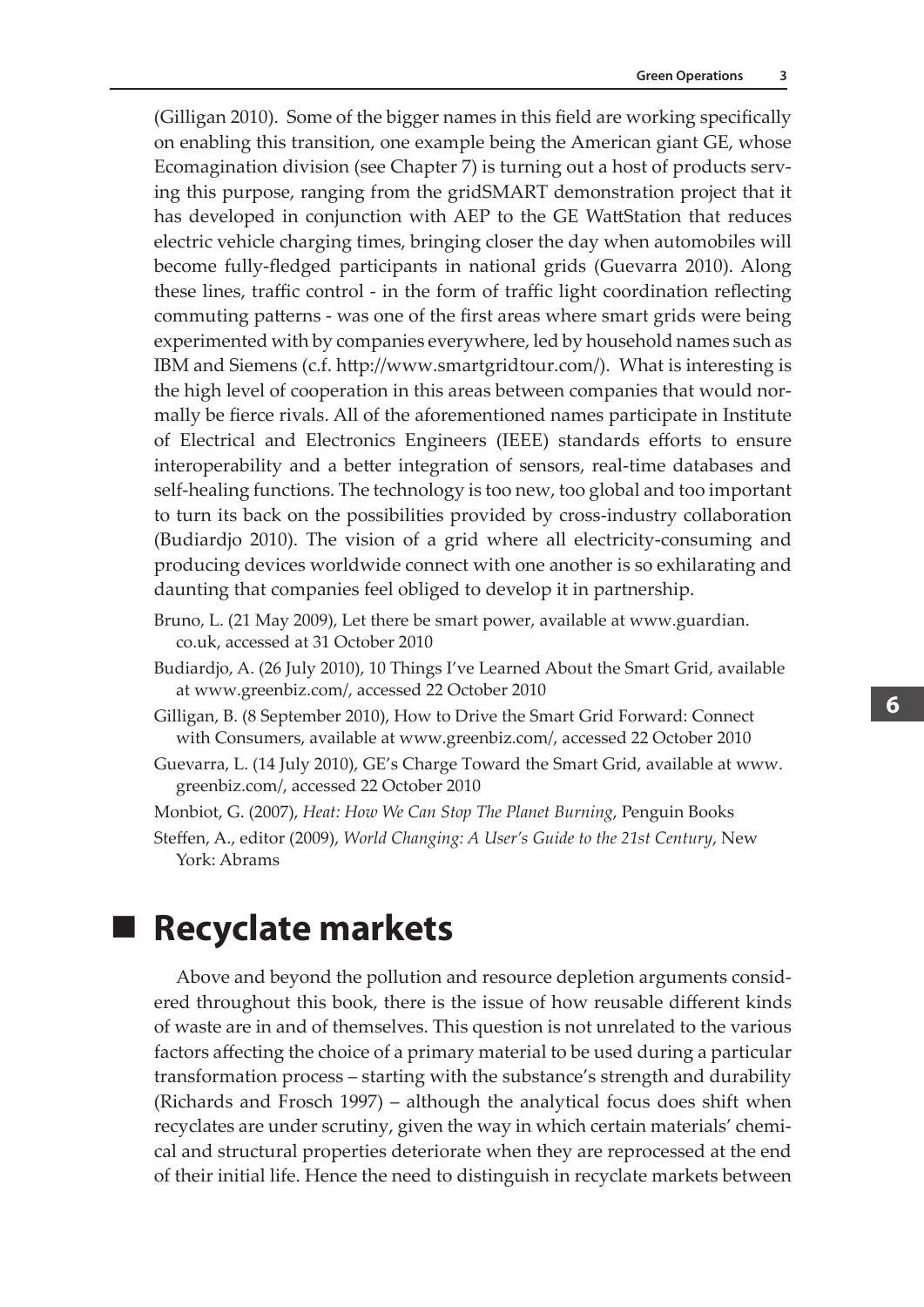inchoate materials serving as generic components (i.e. paper, glass, plastic) and manufactured components or modules that can be reclaimed in their current state and sold in secondary markets (i.e. as refurbishable auto parts or reusable circuit boards). Because the latter can be reused more readily, they clearly offer greater value than the former, which explains ongoing efforts in many industries – as well as governmental recycling directives - to ensure that products are designed from the very outset along 'modular' lines way specifically so that they can be recycled and reused in their current state without having to undergo any reprocessing at all. This is part of the 'separate metabolism' approach that W. McDonough advocates in his 'cradle-to-cradle' schema that Chapter 6 reviews. It includes chemical evaluations aimed at ensuring that hazardous materials are not being used in products and "identifying potential chemical-related problems early enough in design so that the product and process used for manufacture can be re-engineered" (Bardelline 2009) This is crucial due to the embedded toxins found in many products entering the waste stream. For instance, the 112,000 computer boxes alone that are discarded daily in the United States contain a broad range of substances – "lead, cadmium, brominated flame retardant, phosphorus, barium, dioxin, mercury beryllium, hexavalent chromium and polyvinyl chloride"– that require special handling before recycling can even be considered. As experts warn nowadays, to even have a hope of organising a recyclate market, it is crucial to "know what is in your trash" (Friend 2009).

The same quality approach is also being increasingly applied to the inchoate intermediary goods that do require reprocessing before reuse. Recyclate stock that is pure has greater value because it is easier to reprocess and reuse. Conversely, when the aggregates in question have been 'commingled' (mixed), their quality is lower and they become less attractive. This partially explains why less than half the paper purchased in the world is currently being recycled (Harvey2009). The only time where it is clearly worth recycling commingled materials occurs when the items in question are very valuable – one example being the gold that German recyclers extract from the 24 million mobile phones (and millions of computers) that their country discards every year. These stocks feed a precious metals refinery operated by Nordeutsche Affineria in Hamburg, one of the world's few precious metal recyling firms. Global totals for this kind of activity are impressive, amounting to 3.5 tons of gold per annum. Given forecasts of strong commodity price rises in the years to come, it is no surprise that many of the world's leading electronics makers (including Philips, Nokia and Motorola) have started to design their products specifically so that valuable inputs of this sort can be recycled more easily (van Loon 2009).

Similarly, there is a link between manufacturers' interest in using recyclable materials and the recycling possibilities available in the locations where their goods are being consumed. Thus, in countries with a strong recycling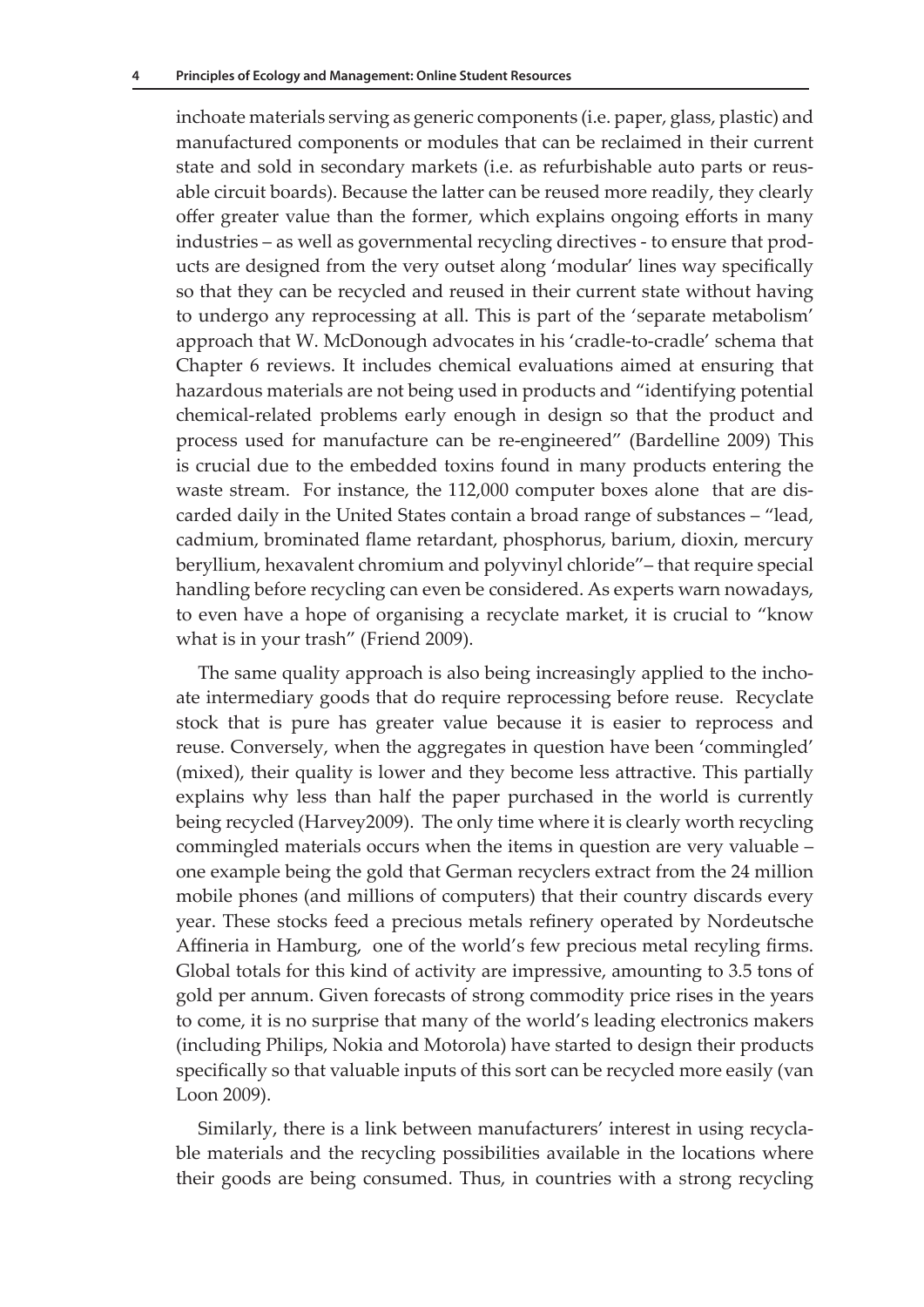infrastructure, there is a greater incentive to incorporate a product's potential future avatar into its initial design, only because its expected rebirth can reasonably be consiered as another potential source of revenue. In turn, this raises the question of different countries' recyclate collection capacities, and whether the infrastructure can accommodate all the stock received. Many older industrialised countries have run out of space in recent years and been forced to sell surplus recyclate stock on the global markets, often in China. In turn, this extra offer pushes down prices, which then demotivates potential recycling parties. As demonstrated by the chart below, the market for recyclates remains volatile. Its evolution is further complicated by the effects of extraneous factors such as recessions and technological shifts leading to the replacement of one type of material by another. (Greenbiz 2009)

|                       | 2004-08 | Feb. 2009 | <b>July 2009</b> | Aug. 2010 |
|-----------------------|---------|-----------|------------------|-----------|
|                       | avq.    |           |                  |           |
| Plastic bottles (PET) | 156     | 70        | 266              | 233       |
| <b>Mixed Glass</b>    | 16      | 18        | 24               | 18        |
| Mixed papers          | 41      | 24        | 39               | 66        |
| Cans                  | 82      | 25        |                  | 110       |

**Table:** 6.1: Global recycling volumes by categories of stocks (in million tonnes). 2004-2008 average/ Feb. 2009 (Harvey 2009); July 2009/Aug.2010 (www.wrap.org.uk)

Finally, it is worth mentioning one industry that has made the most progress in recyclate terms: e-waste, involving the processing of computers, printers, televisions and other electronic devices whose initial avatar has come to the end of its useful life. The best information in this area comes from the EPEAT Electronic Product Environmental Assessment Tool rankings administered by the Green Electronics Council (www.epeat.net/).The volumes of outdated electronics being taken back and recycled has risen markedly since EPEAT developed its certification levels, thereby motivating manufacturers to design products in a way that reduces their end-of-life impacts. Eight leading companies — Dell, Fujitsu, HP, IBM, Lenovo, Samsung, Sony and Toshiba — "have been reporting in clear and relatively consistent ways their recycling data for at least the last five years, and some for much longer" (Greenbiz 2010). It is true that EPEAT reporting performance is less impressive outside of this leading group. But there is no doubt that this kind of approach enhances knowledge about – hence interest in – recyclate revenue streams. The end effect is likely to be industrial value chains comprised of such novel clusters as 'regional waste exchanges' or 'eco-industrial parks'. The integration of recyclates into initial product markets will leave an indelible impression on the industrial landscape.

Bardelline, J. (6 January 2009), Closing the loop for carpeting, available at www. greenbiz.com/, accessed 5 October 2010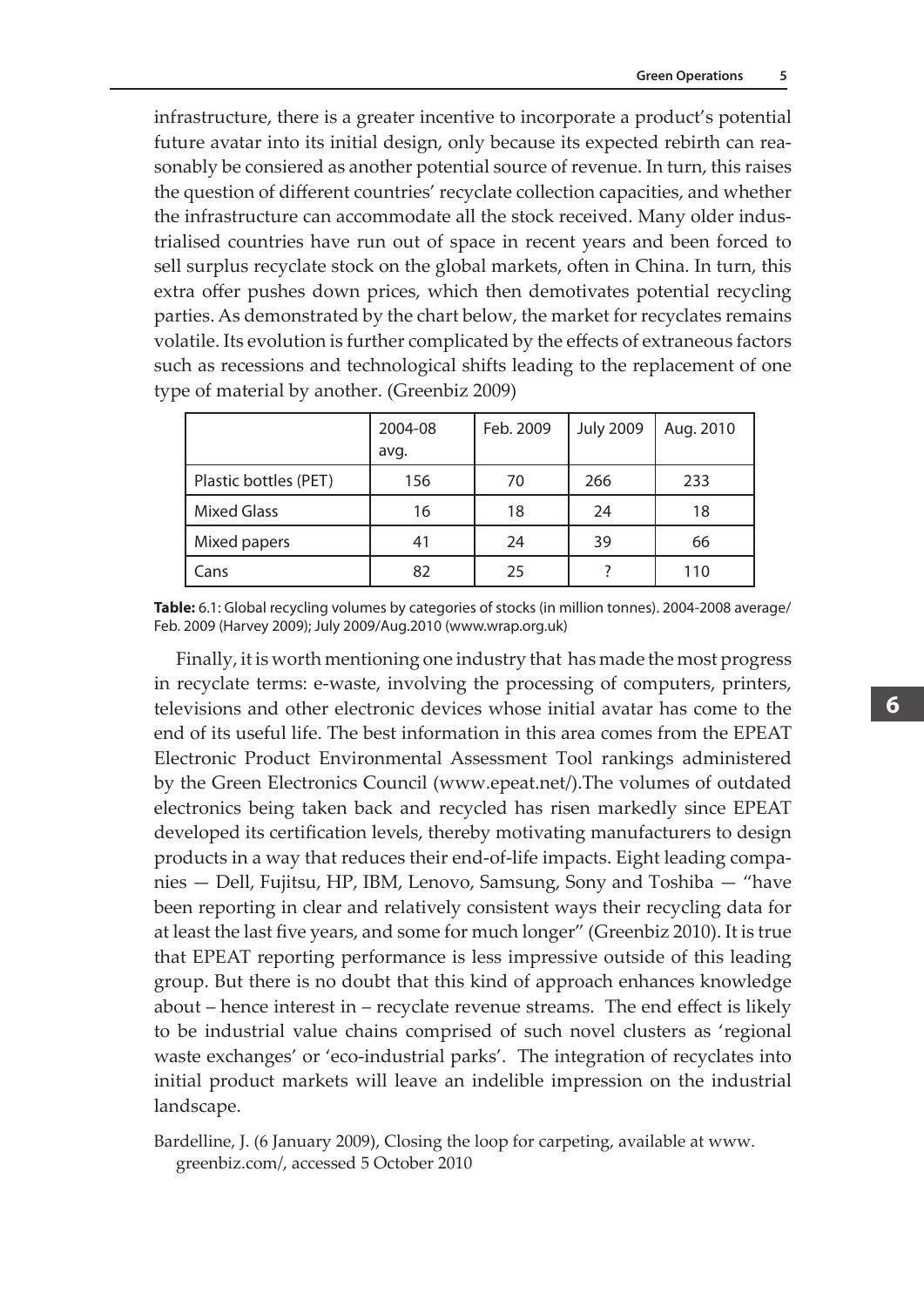- Harvey, F. (2 March 2009), 'Commodity price falls leave councils carrying the can', *Financial Times*, p. 3
- Greenbiz (2010), State of Green Business, available at www.greenbiz.com/, accessed 5 November 2010
- Richards, D.J. and Frosch, R.A. (1997), 'The Industrial Green Game: Overview and Perspectives', *The Industrial Green Game. Implications for Environmental Design and Management*, ed. D.J. Richards, pp1-34. National Academy Press, Washington DC
- Van Loon, J. (6 March 2009), 'German recycler finds riches in discarded phones and PCs', *International Herald Tribune*, p. 14

## **Revision tips**

- Physical operations are often viewed as the best hope for green progress, since clean technology can enable internal improvements while positioning a company in growth markets. To prepare this transition, however, a new mental model is needed, one based less on the flows of goods and more on the delivery of functionalities. Future green business will be more service-oriented and less inclined to take physicality for granted. Planned obsolescence will disappear.
- The eco-efficiencycredo of achieving more with less has been around for a long time. The idea is that sustainability must be wired into an activity from the design phase onwards. Instead of imposing brute physical processes to achieve an output, the starting point should be working within the limitations of whatever inputs are used. This focus includes operational principles such as biomorphism/biomimicry, 'cradle-to-cradle' thinking (dividing goods into 'technical' and 'biological' nutrients), lightweighting, disassembly, lifecycle costing ,etc.
- Information technology  $(IT)$  is also key to corporate greening, due to enhanced knowledge of material flows and the potential for a just-in-time use of resources (i.e. via smart grids). IT centres have also become increasingly important energy users and can reduce their own footprint through technological progress, 'cloud computing' etc. Note the increasing 'dematerialisation' of the workplace.
- There is a need for a more holistic view of value chain functions applying 'industrial ecology' principles in which one operation's output (including waste) become another operation's input. The goal here is to imitate forests and minimise net demand for new resources. This requires great cooperation between value chain partners, often working in clusters. So far, the greatest supply chain focus has been on logistics, followed by sourcing/ manufacturing strategies, with less attention having been paid to product design and 'reverse logistics' functions.
- Identifying inputs' footprint is difficult. Prime contractors can force or induce suppliers to provide information and alter behaviour (fewer toxins,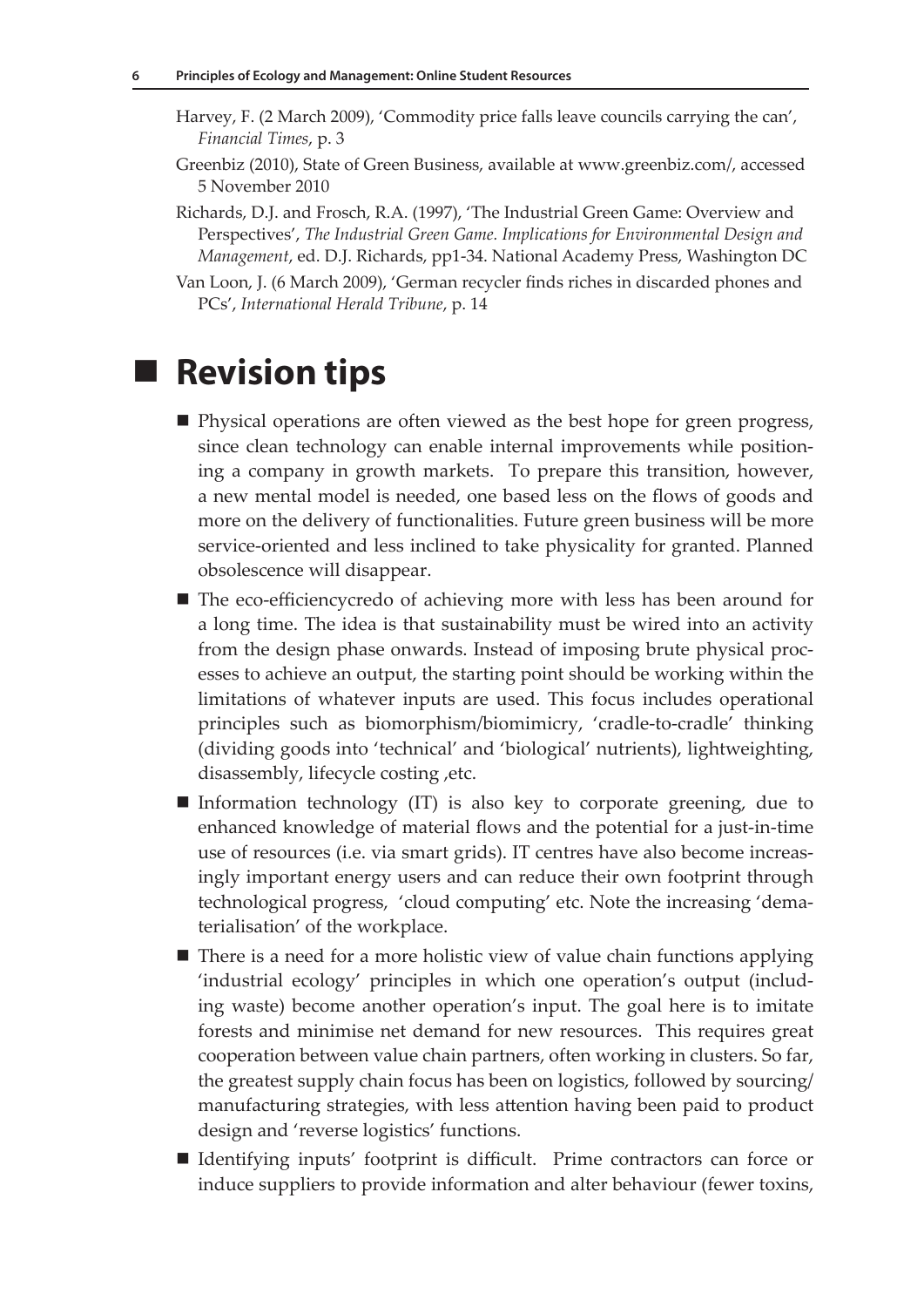less packaging, etc.) via EPP Environmentally Preferable Purchasing specifications.

■ At the upstream manufacturing level, greening efforts centre around premises management and actual industrial processes. This is not dissimilar to quality orientation's 'lean management' paradigm. At a downstream distribution level, efforts revolve around packaging (quantity and quality of materials used) and logistics (distances, fleet eco-efficiency, organisation of recyclates market).

#### **Case Study: IBM enters the 21st century**

The rise of computing in the 1980s has often been described as a third industrial revolution that differed from its predecessors because of its intangible aspects. Unlike the first industrial revolution following the invention of the steam engine the 1725 or the second one associated with the advances in transportation during the 1800s, information technology (IT) was supposed to help firms operate on a virtual plane free from any physical constraints. This was the widely trumpeted vision of a post-industrial society driven by a thriving knowledge economy and service sector. Operations associated with primary goods (raw materials) or secondary activities (manufacturing) were supposed to be facilitated due to technological progress - or else relocated to distant sites and more or less forgotten. The idea spread that companies like Nike or Dell were acting optimally whenever they outsourced functions, abandoning oldfashioned physical 'bricks and mortars' and becoming 'hollow' corporations. Academics like Zygmunt Bauman spoke of the "end of geography". Never had the natural world seemed so irrelevant as it did at the end of the  $20<sup>th</sup>$  century.

Yet by 2007, this vision had largely faded. Skyrocketing prices for commodities (energy, factory inputs or foodstuffs) and above all the spectre of future shortages made it clear to many managers that corporate operations are necessarily dependent on physical realities. Faith in the virtual business model started to disappear given the very real possibility that the electricity needed to run companies' energy-hungry data centres might have to be rationed within a few short decades.

Yet others began to view IT less as a problem and more as a solution. One company hoping to find a new role in the gap between virtual and physical worlds was IBM, an emblematic pioneer in the computer spent. Since its birth, the company had incarnated economic efficiency, exemplified by the big mainframe computers that it was building during the mid-20th-century to help streamline corporate accounting and information functions, and also by the personal computer segment that it (alongside Apple) helped to create in the 1980s. By the 1990s, however, IBM had fallen behind Microsoft or Google,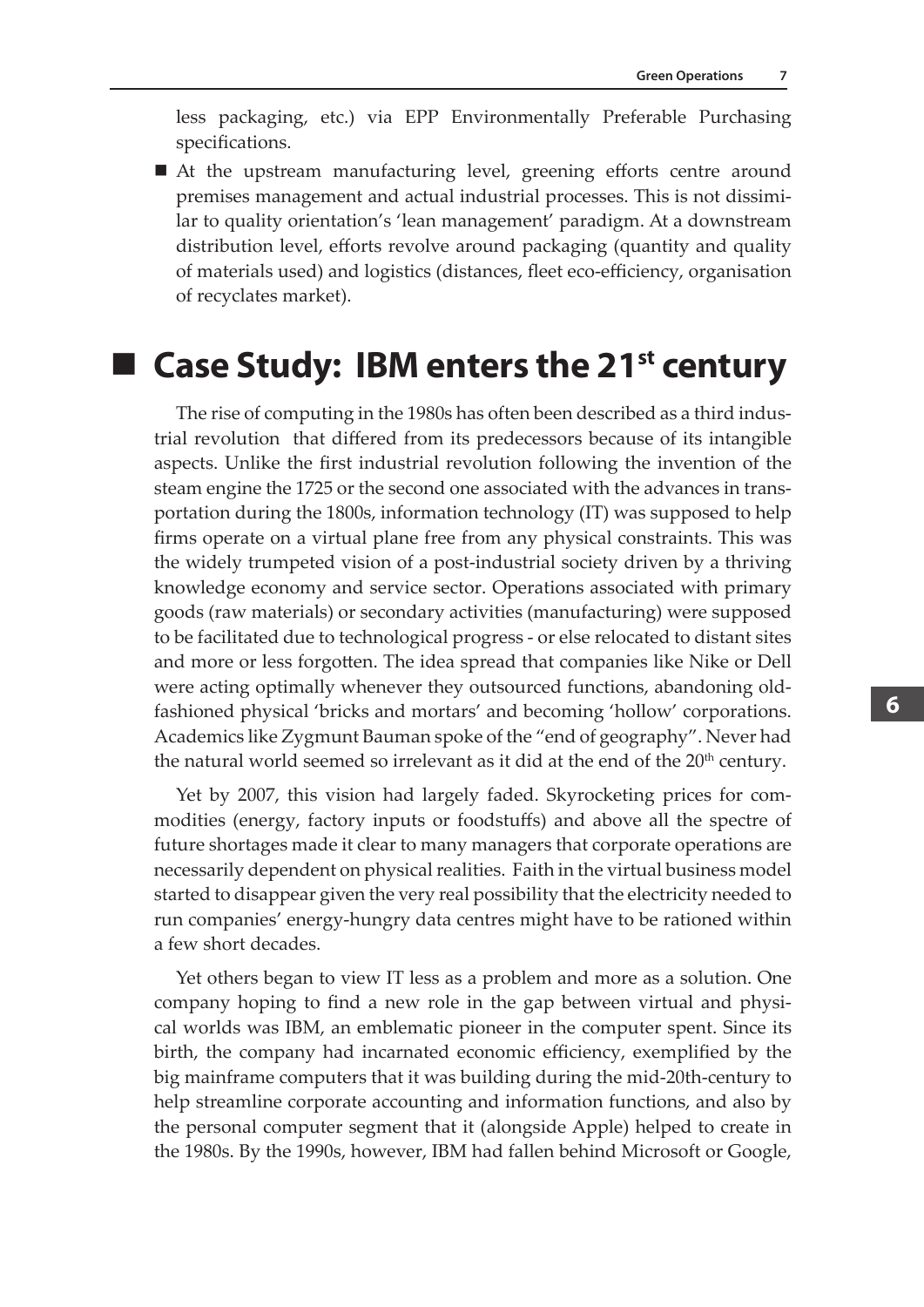dynamic new rivals whose competencies revolved more around software development and, specifically, Internet protocols.

IBM was therefore in need of an entirely new strategy at the start of the millennium. It started out by focusing on the potential benefits associated with globalisation, but this was more of a cost-cutting exercise than anything else. Then, around 2006-2007, a light bulb seemed to switch on in the head of this venerable giant and its CEO, Sam Palmisano. The ecological imperative was becoming increasingly apparent to more and more companies who began to convert this into a core value in their mission statements. Yet few if any of these green pioneers were in the computer sector. By becoming the first IT company to redefine its main mission in sustainability terms, IBM was and is hoping to rejuvenate its brand. This could turn what was rapidly becoming a major headache for many other companies into a positive opportunity.

The new programme, ultimately launched in 2009 under the name of "Smarter Planet", is described on IBM's website as an attempt to infuse intelligence into the infrastructure that enables the development, manufacturing and sale of physical goods and services, and/or the transportation of people, commodities and power. Starting with the observation that the world is becoming more instrumented, interconnected, intelligent and interlinked, Sam Palmisano wants to mobilise IBM's vast technological competencies in a way that will allow his company to process and analyse all kinds of data in real-time while providing customers with solutions that maximise operational efficiency. Vastly different sectors are being targeted in this new effort, ranging from consumer goods to banking, healthcare, electronics or automobiles. The underlying concept is that companies that can harness information in a way that will help them to streamline operations will achieve a competitive advantage that is relevant to today's main international business challenges. In turn, these companies should be happy to remunerate service providers – such as IBM – for helping them to problem-solve.

Nowadays, many if not most IBM advertisements highlight the company's consultancy capabilities in directly or indirectly environmentally-oriented fields such as enterprise resource planning, product lifecycle management and supply chain management. The kinds of systems that IBM now pushes include an Energy and Environment Framework, where it advises customers how to reduce their carbon emissions (crucial to cost control if carbon pricing becomes standard); a Sustainable Supplier Information Management Consulting service that helps customers to cut costs by monitoring "inefficiencies and inconsistent practices [that] can cause excessive use of energy, water and materials, increased environmental impact, variances in quality, product safety concerns, and poor labour practices throughout the supply chain"; and a few mega-products such as urban congestion software for traffic authories and above all smart grids targeting big utilities.